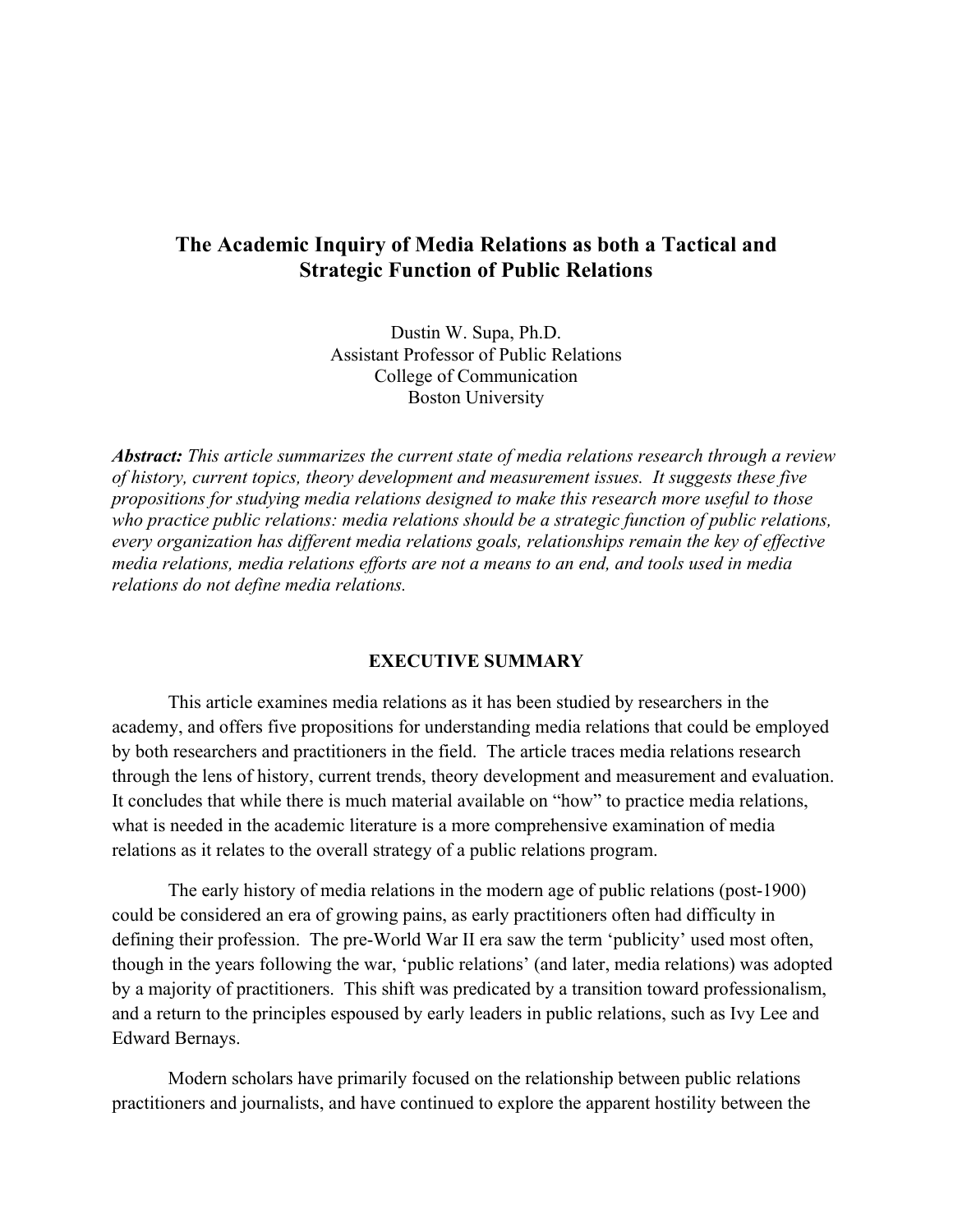professions. Other areas of interest have included the tactics of media relations, such as news releases and factors of newsworthiness, the role of technology in media relations, and the role of media relations within other aspects of public relations such as environmental or crisis communication.

Scholars have, on the whole, failed to elaborate new theory that might assist practitioners. With some notable exceptions, there has been difficulty in the academic community to establish the parameters needed for a 'unifying' theory of media relations; however, media relations is not unique in this, as many aspects of public relations have a lack of theory as a distinguishing characteristic. This is understandable, as the dynamic nature of public relations, and media relations, makes the development of prescriptive theory difficult.

The final area this paper explores is the effort by scholars to establish a way to measure and evaluate media relations. While the literature has clearly denounced the use of advertising equivalence, there has not been a dominant trend in measurement to emerge as yet. However, there seems to be consensus among scholars that media relations does hold value to an organization, though the magnitude of that value is not clear, and may be dependent on the goals of the organization with regard to media relations and exposure.

The paper culminates with five propositions for media relations, which are equally important to both public relations practitioners and scholars, for a better understanding of this function of public relations. The propositions are not meant as 'rules' for practice, but rather guiding principles that are important to keep in mind when either practicing or doing research in media relations.

The first proposition indicates that media relations goes beyond simple press releases and pitches, that in fact it should be considered a strategic function of any public relations program. The second addresses that each organization has different goals with regard to media relations, including the idea that some organizations actively seek to not be featured. Proposition three states the relationship between the journalist and public relations practitioner is the key component of media relations. The fourth proposition speaks to media relations not being a means to an end, in other words, journalists should not be considered an intermediary audience. And finally, the fifth proposition states that the tools used by media relations practitioners do not define media relations, that a press release or a media kit is just that – and that media relations is defined by the actions taken, not the tools used.

In the end, this article finds that scholars should increasingly focus on the aspects of media relations that will be of greatest use to practitioners, including in particular, how to best integrate media relations as a strategic public relations function, and how to best measure and evaluate media relations for an organization.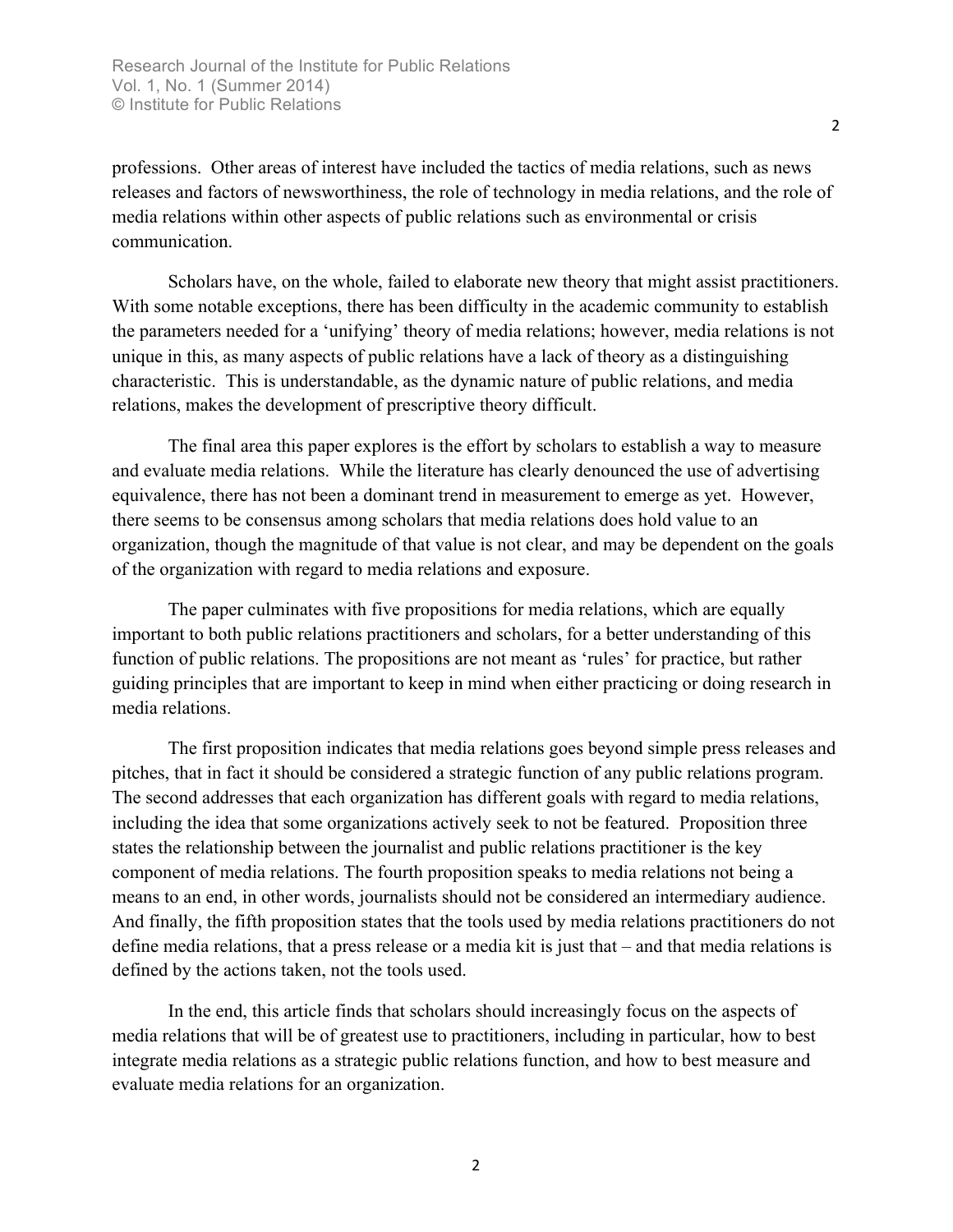# **The Academic Inquiry of Media Relations as both a Tactical and**

## **Strategic Function of Public Relations**

#### **Introduction**

Media relations has been and remains one of the most important areas of practice in public relations (Shaw & White, 2004). But the academic study of media relations was, for many years, subject to the stigma that it is primarily a tactical function of a public relations program (Grunig, 1990). And while measuring the impact of media relations has been a key area of interest for some time (Bollinger, 2001), research into the *process* of media relations has only recently sparked a large number of academic studies (Briones, et al, 2011; Eyrich, Padman & Sweetser, 2008; Gonzalez & Ruiz, 2006; Larsson, 2009; Supa & Zoch, 2009).

A recent definition of media relations speaks to both its tactical function and strategic importance. Supa and Zoch (2009) state that "media relations is the systematic, planned, purposeful and mutually beneficial relationship between a public relations practitioner and a mass media journalist." However, repositioning media relations research from a tactical focus to a strategic one requires a multi-tiered approach, including an understanding of the historical aspects of the field, a stronger understanding of past and current practices, and a move toward development of theory that will ultimately help researchers better understand the field, and to assist practitioners in their day-to-day practice. This article explores each of these areas, with a primary goal of combining all of these aspects in order to best inform media relations practice.

The second goal of this article is to establish propositions for the study of media relations. Based on the existing literature, the idea of these propositions will be not to necessarily establish a paradigm for media relations research, but rather to guide media relations researchers toward investigating and disseminating research that will be of most benefit to practitioners in the field.

#### **Early Media Relations**

It could be argued that the earliest forms of public relations as we understand it today were related to the media relations function. Pimlott (1951) stated that press agents existed as early as the 18<sup>th</sup> century in the United States, and likely even earlier in other countries. Since it is often noted that the modern era of public relations began with Ivy Lee's *Declaration of Principles* document distributed to the media in 1906 (Russell & Bishop, 2009), it is conceivable to argue that public relations (as we know it today) would not exist if not for media relations.

This is not to say there is no contention between media relations and the oft-maligned term, *publicity.* In fact, Hiebert (1966) noted that Ivy Lee's declaration was born out of contempt for the  $19<sup>th</sup>$  century press agents. Hiebert wrote "Lee played a key role in its evolution [public relations], changing the direction from fraud, hoax, distortion, and stunts to factual information, understanding and sound policies" (p.9). But the debate between what to define the fledgling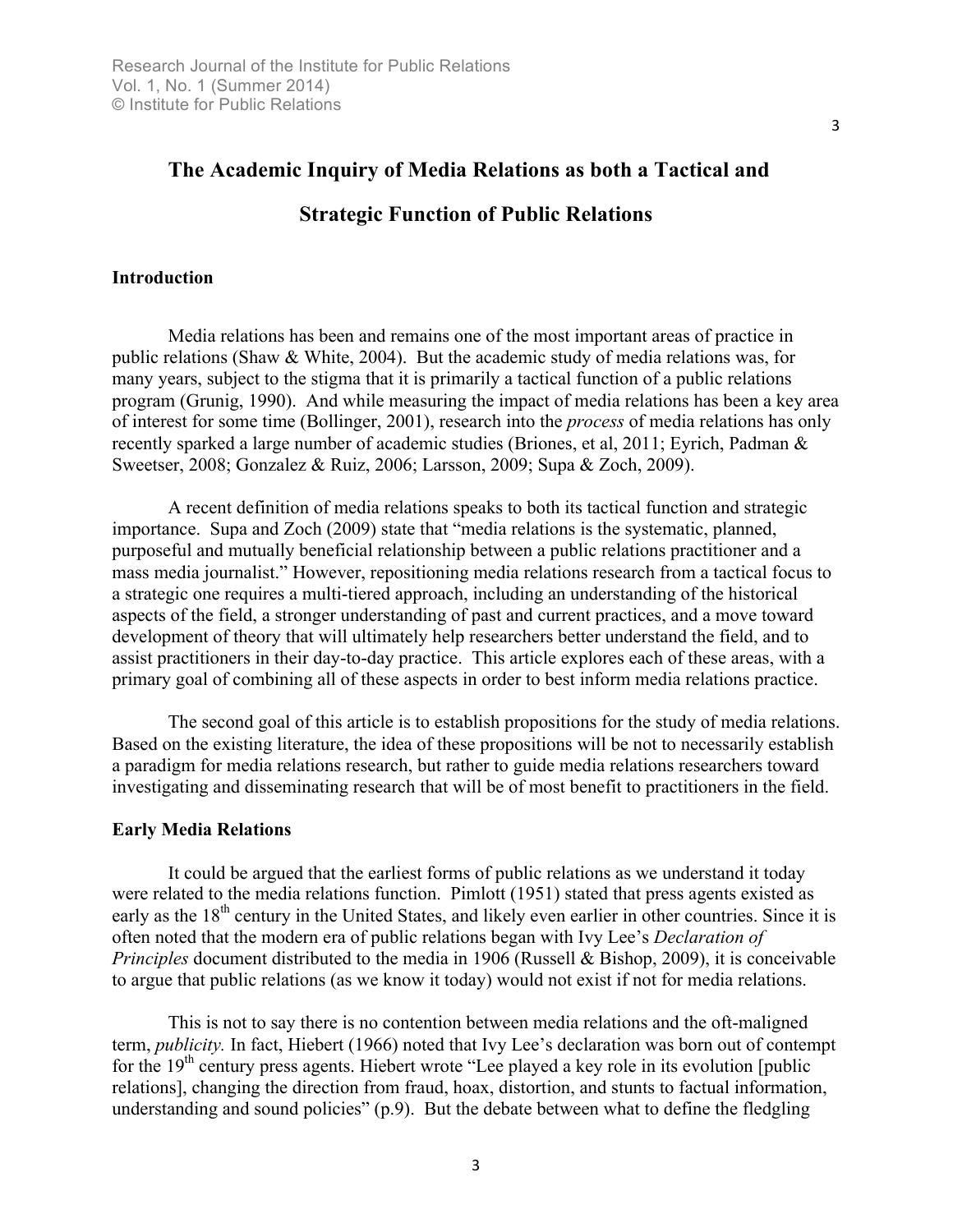field lasted for many years. The term "publicity" continued to be used for any attempt to gain the attention of the media. In his book, Baus (1942) defined publicity as the "dissemination of information for a motive" (p.7). He also stated that "all publicity is public relations, but not all public relations is publicity" (p.6). And for several years, those who practiced media relations became unsure of what to refer to themselves as. Pimlott (1951) writes "In 1935 there were only ten public relations counselors in the New York telephone directory as compared with 76 'publicity service bureaus'…in 1948 there were 336 entries for public relations and 232 under publicity" (p.9).

Clearly, there was a disconnect between those who were providing "public relations" services and those who continued to provide "publicity." But the differentiation is important, as the two terms helped to branch the profession in two separate directions (Supa & Zoch, 2013). Those who sought to practice public relations would branch out from only practicing media relations into what we would call today "full service public relations" inclusive of branding, business-to-business, government affairs, research, etc., while those who practiced publicity would focus more on entertainment and promotion, garnering as much printer's ink as possible, and leading to popular adages such as *there's no such thing as bad publicity* which may be popular in the entertainment industry, but the impact of negative news for any organization can be disastrous.

Over the years, public relations has become the predominant term used to describe the communication efforts of an organization to the media – and more specifically, media relations is used to describe this sometimes discrete function – though many practitioners today understand media relations is an integral part of the strategic plan of any public relations campaign. Still, the concept of media relations is not without its critics, which has for many years stunted the pursuit of media relations research. James Grunig, one of the best know academics in public relations, has been a critic of the practice for many years. He states that "the relationship between public relations and journalism continually produces conflict because many practitioners will do whatever it takes to gain exposure for their client organizations in the media…there is seldom good reason for an organization to communicate with a mass audience" (1990, p.19). He further writes that practitioners often practice a "manipulative" rather than "interactive" relationship with the media. This manipulative relationship is at the heart of the conflict between the professions, though many practitioners today recognize that it is ineffectual to work with journalists in this fashion.

However, as negative as these thoughts may be about media relations, Grunig was primarily referring to the idea of press agentry, one of his four models of public relations (Grunig, 1984), and not to strategic media relations practices. But this, coupled with a large amount of literature that have focused on varying aspects of publicity (including some from early public relations leaders) led many researchers to consider media relations more of a tactical rather than strategic function of public relations, an idea that only recently has begun to see widespread change.

#### **State of Modern Media Relations Research**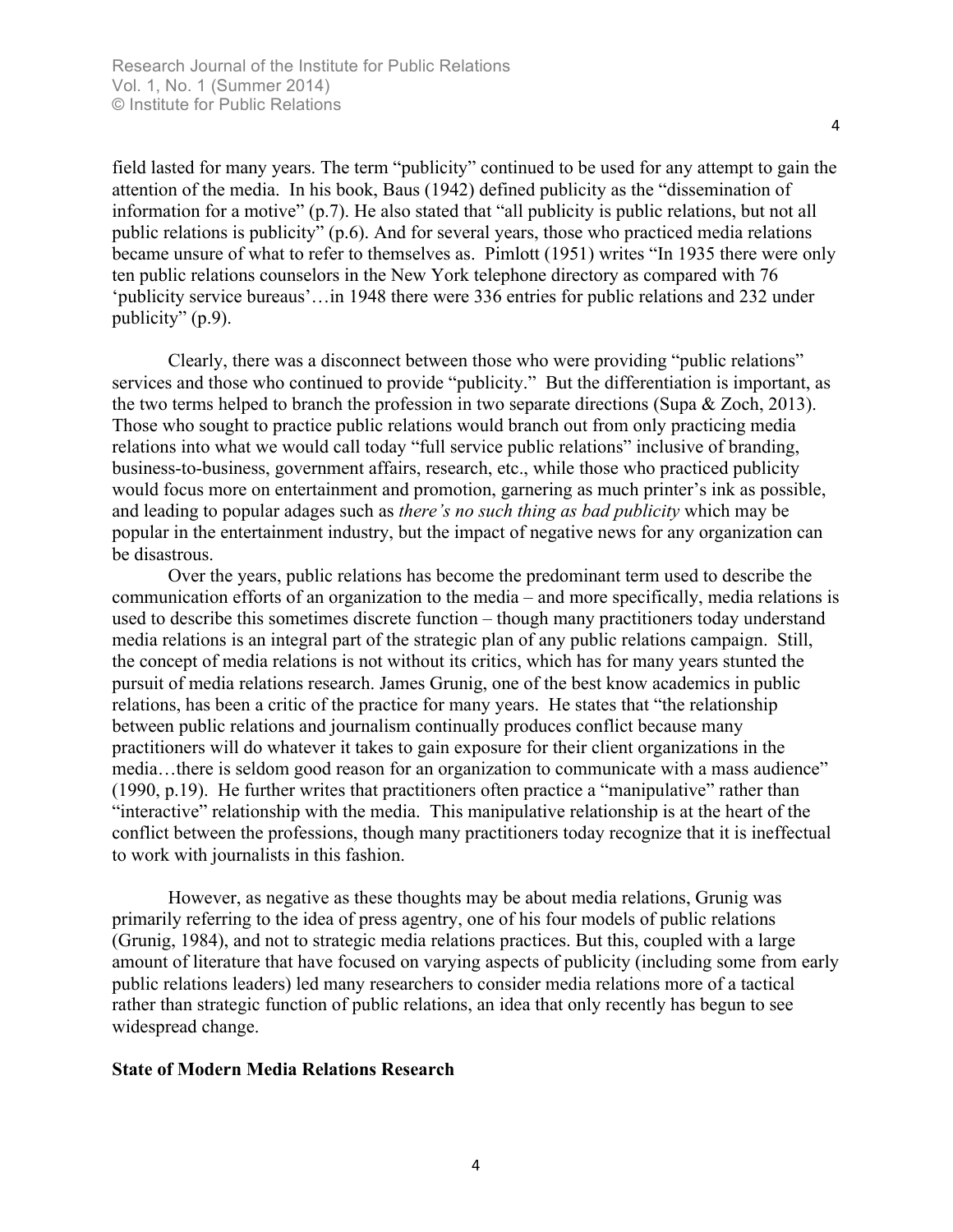There is not a lack of media relations research that is available in either academic or professional literature ( in fact, there is a substantial amount of professional literature, training seminars, websites, columns, blog posts, and so on); however, there is a lack of available information that identifies media relations through the lens of a strategic function of public relations. Furthermore, as it has been estimated that around 80% of practitioners practice media relations at least in part during their work week (Darnowski, et al, 2013), there has been little relative focus from academic researchers on media relations as compared to other aspects of public relations practice. Much of that published research has been concentrated on the relationship between practitioners and journalists, and the picture it paints is not an attractive one.

DeLorme and Fedler (2003) stated that the hostility between the professions was born at the end of World War I, when journalists feared that efforts by publicists would reduce the advertising revenue of newspapers. Voros and Alvarez (1981) compared the relationship to the game of baseball, and that most often earned its 'hardball' nature based on written and unwritten rules and traditions.

Many scholars have examined the relationship between practitioners and journalists (Aronoff, 1975; Brody, 1984; Cameron, Sallot, & Curtin, 1997; Feldman, 1961; Kopenhaver, Martinson, & Ryan, 1984; Jeffers, 1977; Sallot, 1990; Supa & Zoch, 2009), and have continuously come up with similar results, that the two professions share at best a tenuous working relationship, at worst, a distrustful non-communicative relationship. The literature tells us that journalists and practitioners who have a working relationship are more likely to trust each other and to continue the relationship. Much of the research has focused on credibility, professionalism and occupational status. On the whole, journalists tend to assign very low credibility and status to public relations practitioners, while practitioners tend to think more highly of journalists.

This disconnect hits at the heart of the problems associated with media relations. Supa and Zoch (2009) posited that the problem can, and has, been overcome on an individual level, but widespread distrust continues. They go on to state the challenge lies in the hands of the practitioners, that it is their responsibility to overcome negative perceptions held by journalists, knowing those efforts may be hindered by other practitioners who use tactics that are considerable undesirable (and unethical) by journalists.

And though the relationship between practitioners and journalists lies at the heart of media relations, it is not the only area that has been explored by researchers. One of the more popular areas of study currently is the impact of technology on public relations practice (Briones, et al, 2011; Diga & Kelleher, 2009; Eyrich, Padman & Sweetser, 2008), of which media relations is a major part. However, few studies have specifically examined the impact of technology on the relationship between journalists and practitioners or the process of media relations. There are several notable exceptions.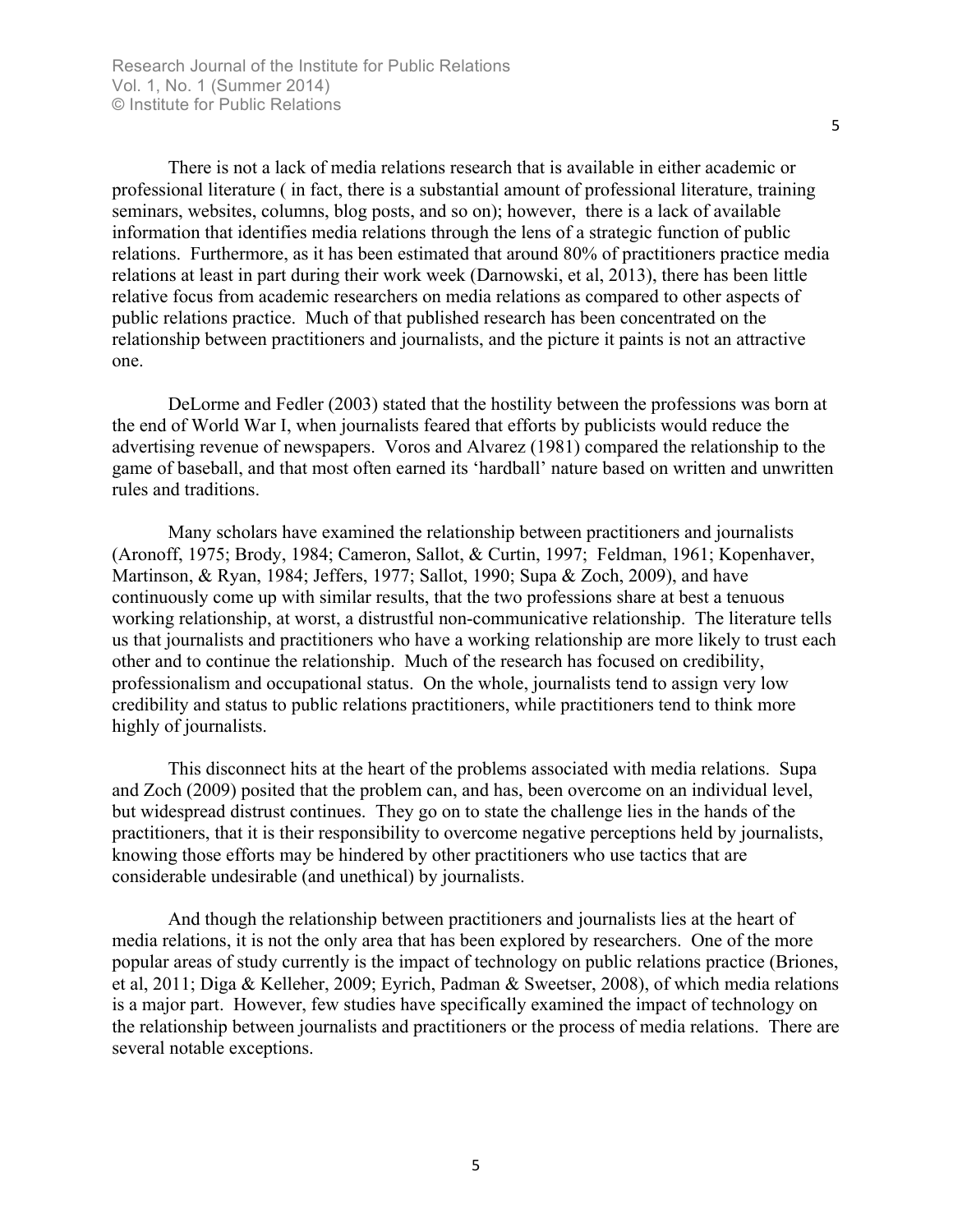Wilson and Supa (2013) examined whether public relations practitioners and journalists used Twitter to augment their relationship. They found that while journalists and public relations practitioners were using Twitter in their day-to-day personal lives, they were not using it to communicate with members of the other profession. Supa (2014) followed up this study with a qualitative examination of the adoption of social media in the media relations relationship, and found that while some journalists and practitioners saw social media as a way to augment an existing relationship, it still must adhere to the more traditional rules of media relations, including understanding deadlines, beats, and contact preferences. Other participants in the study stated they would not use social media to contact the members of the other profession. The study concluded that it still remains the job of the public relations professional to determine the best way to contact the journalist.

Another fairly recent area of focus with regard to technology and media relations is the concept of "media catching" (Tallapragada, Misaras, Burke & Waters, 2012; Waters, Tindall & Morton, 2010). This research focuses on a shift from traditional media relations where the practitioner reaches out to the journalist, to some instances where the journalists are able to "crowd source" sources via online platforms, such as HARO (Help a Reporter Out). Though it seems that these services are being used by practitioners more than journalists (Supa, Zoch & Scanlon, 2014), there is a great potential in the idea that journalists are beginning to seek out content experts as sources. If services such as HARO continue to build journalistic audiences, there could be a great opportunity for practitioners to truly build strategic media relations campaigns that utilize this technology.

Technology and media relations are a recurrent theme in much of the media relations literature, whether it be practicing media relations via corporate websites (Kent & Taylor, 2003), understanding how to use new communication technologies to communicate with journalists (Duke, 2001), or the use of new communication spheres made possible by emerging web technologies, ie, the online press room (Callison, 2003; Gonzalez & Ruiz, 2006). As communication technologies continue to change, we can expect to see an increased number of these articles that look to address those changes in the media relations function.

The tactical practice of media relations, that is, the actual construction of news releases, pitches and other media materials is also often explored by academics. Howard (2004) gives comprehensive steps needed in order to effectively practice media relations, while Cantelmo (1994) offers suggestions on targeting. Zoch and Supa (2014) offer ideas on making news releases more attractive to journalists, while Aronoff (1976) gives ways to predict whether or not media relations efforts will be successful. These studies seek to better inform the practice of media relations, but often do so on a small scale, and do not address the field in its entirety. However, taken as a whole, research into the effectiveness of media relations tactics is highly beneficial to practitioners, and these studies (with many others), combined with the multitude of tips, suggestions and checklists available on the web, in newsletters, or as handouts as seminars, help to guide practitioners to better their trade.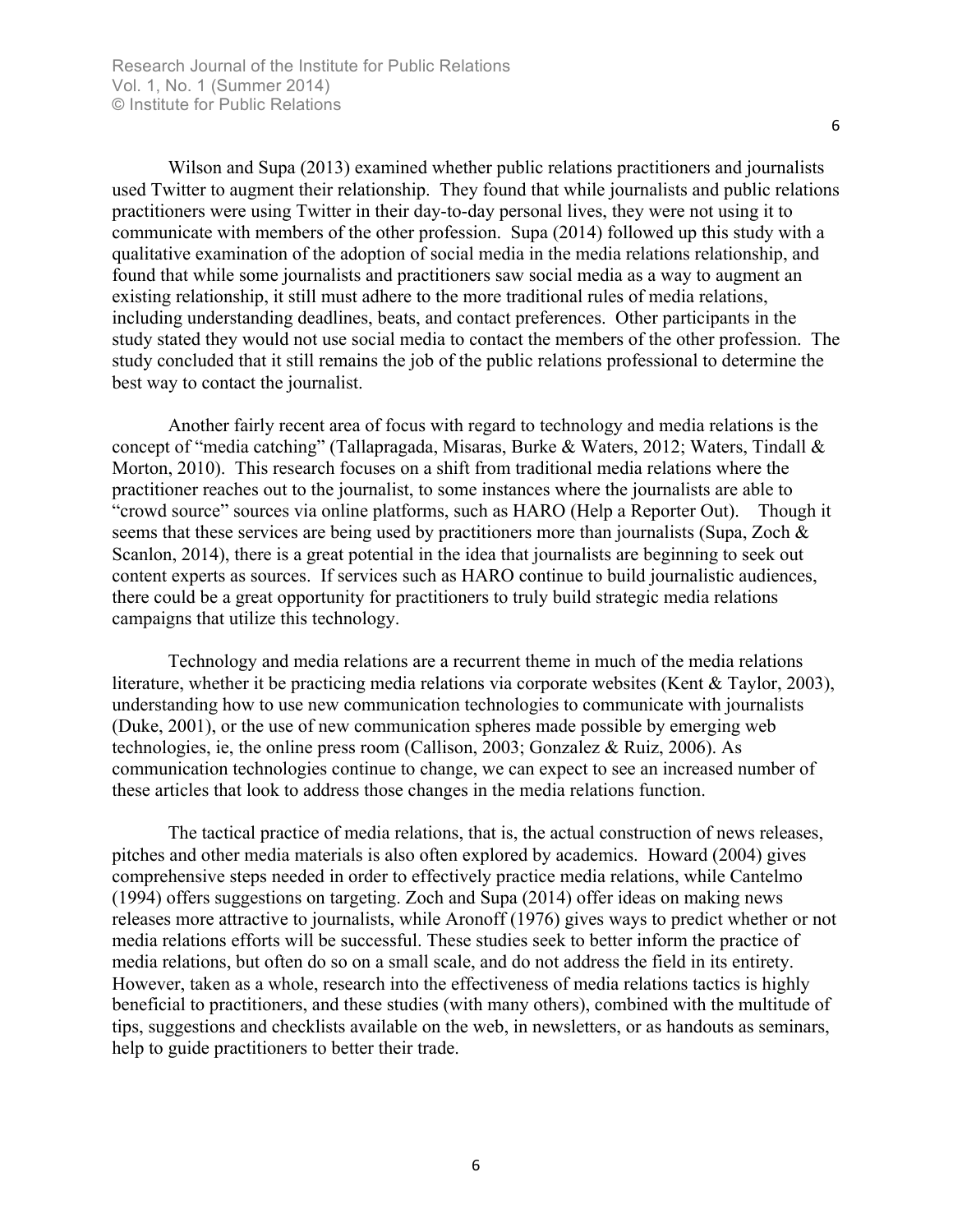Clearly, the media relations function of public relations is not being ignored, and it is often the case that media relations is mentioned as part of a larger piece of campaign evaluation and social media (Briones, et al, 2011; Curtis, et al, 2009) or of its impact in another area of public relations, such as public affairs (Adams, 1995), environmental communication (Sachsman, 1976), or crisis communications (Trahan, 1993). And while it is important that media relations is being included as part of comprehensive public relations programs, it is also noteworthy that relatively few researchers are examining media relations on its own as a strategic function of public relations.

#### **Theory Development**

Throughout the public relations field, theory development is an area that is in need of work. While there are several popular public relations specific theories, such as Excellence Theory (Grunig, 1984), Situational Crisis Communication Theory (Coombs, 1995, Relationship Management Theory (Ledingham, 2003), the field is still lacking in its theory development. Such is definitively the case when it comes to media relations, as very few researchers have sought to develop theories in the area.

Instead, media relations researchers often rely on established theories that can be applied to the media relations context, such as gatekeeping (Lewin, 1947; White, 1950), agenda-setting (McCombs & Shaw, 1972), and framing (Entman, 1993). It is not surprising that researchers would adopt more established theories in order to investigate media relations because, as Broom, Casey and Ritchie (1997) point out, it is difficult to establish relationship theory without first defining what the relationship is. Because media relations may mean different things to different people, and because the nature of the media relations relationship differs depending on the journalist, the practitioner, and the organization's media relations goals, even beginning to establish a theory of media relations is difficult. However, it is not impossible, and several researchers have sought to establish theoretical constructs for the practice of media relations.

Every scholar that has attempted to establish media relations theory, however, has accepted that media relations practitioners have the *ability* to influence the production of media. Common practice tells us this is the case, that the "gatekeeping" process includes a variety of factors, including some outside of journalism profession which would include media relations practitioners(Cameron, Sallot & Curtin, 1997; Curtin, 1999; Morton, 1986; Morton & Warren, 1992; Turk, 1985; Turk, 1986). Therefore, media relations theories tend to be more descriptive in nature. Zoch and Molleda (2006) were among the first to establish a purely media relations theory. Their model of media relations looked at the organizational process of creating a media relations program or campaign, and were less focused on the dissemination to external media. In other words, they did not examine the relationship between the professions. Pang (2010) took the work started by Zoch and Molleda and extended it to understanding how practitioners can best seek to communicate with journalists. Pang identified two sets of influencers that practitioners must seek to understand before being able to conduct effective media relations. The first is the internal practices of the journalist, including their mindset and newsroom practices. The second is "extra-media" influencers, including outside influences and ideologies. Pang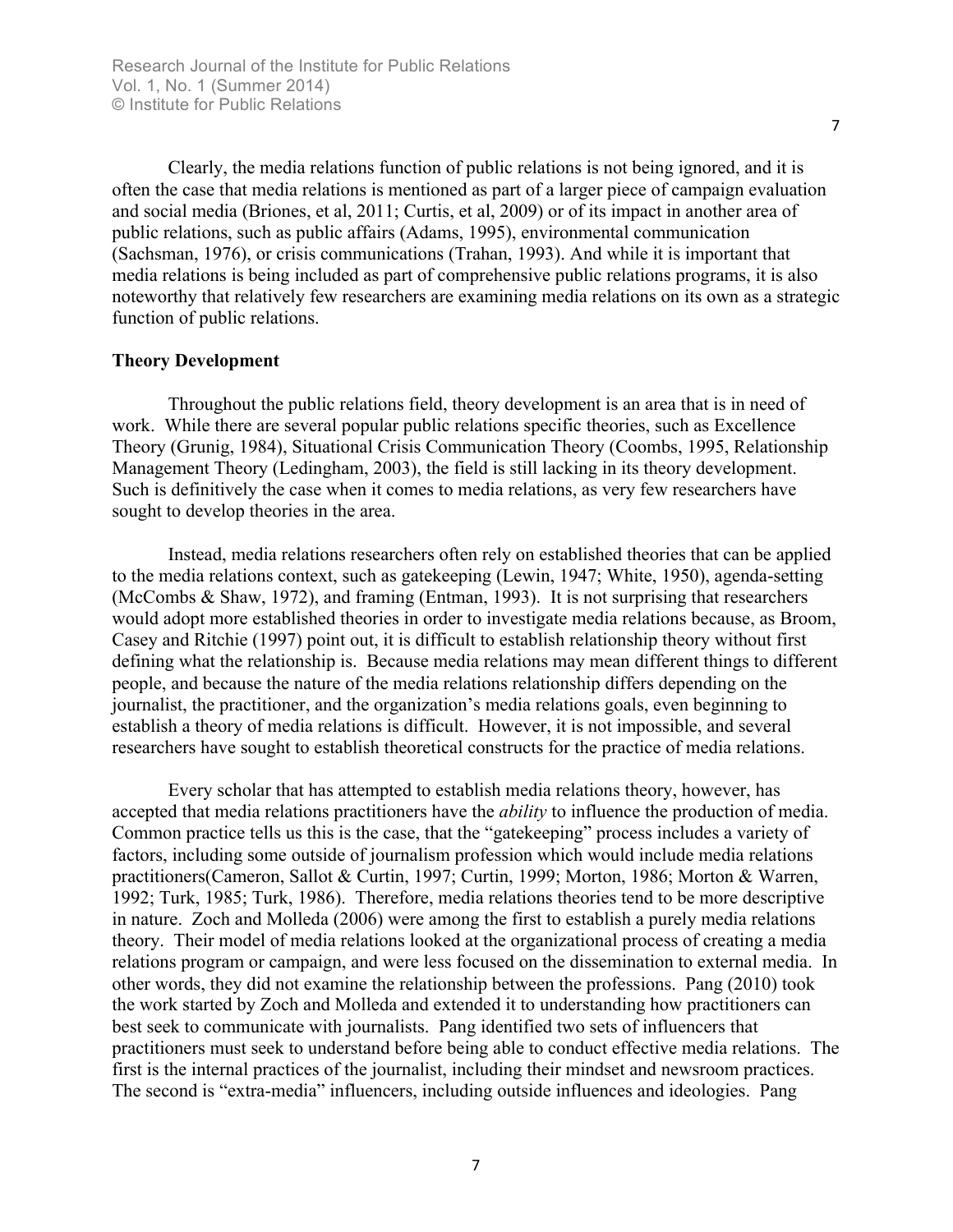identified his model as being journalist-centered, which for media relations practitioners, is in line with best practices (Howard, 2004).

And while theory development specific to media relations has been lacking, it is not the only area of public relations that has encountered this difficulty, and the lack of predominant theory will allow scholars to explore the various facets of media relations and to test new theory within the field without a paradigmatic constraint.

#### **Measurement & Evaluation**

A final area of media relations practice of interest to academics and professionals is the idea of measurement and evaluation of media relations. For many years, the question of evaluation was concerned with the "value" of media attention, the oft-maligned AVE (advertising value equivalency). And though for many years this has been the derision of many, there is no doubt that it is still used by some (if not many) in the field of public relations. However, it has been continuously rebuked by academics and practitioners, and in fact, as Watson points out, it has not appeared "at all in the measurement and evaluation research that burgeoned from the late 1970's" (IPR, 2012).

Since examining the "value" of media relations efforts in these terms is an erroneous exercise at best, practitioners are left with more questions than answers in determining how best to measure media relations efforts. And often, the more researchers attempt to simplify the measurement of media relations, the more convoluted and complex it becomes.

But some researchers have been able to simplify the (potentially) complex process of measurement, though not always specifically designed for media relations. Stacks (2011) offers a simple breakdown of measurement for public relations, that of establishing three types of objects (informational, motivational and behavioral) and measuring success or failure against them. Bollinger (2001) more specifically examined the media relations process, and established a scoring method for press releases. Likely, Rockland and Weiner developed four models to evaluate the return on investment (ROI) of an organizations' media relations efforts (2006). Jeffrey, Michaelson and Stacks (2007) focused on overall share of media coverage and applied it to business outcomes (financial gain). One common thread throughout much of media relations measurement is the idea of showing value back to the organization, in other words, providing a financial gain based on the expenditures to conduct a media relations campaign.

However, research to date has been unable to come up with a definitive answer to the question of value of media relations efforts. The only agreement between all of the available research seems to be that there is some value to media relations efforts to an organization, though the magnitude of that value can differ greatly. Often, however, the media relations efforts become measured not necessarily because of the researchers' intent to study media relations, but because of the ease of measuring media coverage as an outcome measure. In other words, media coverage is often equated to public relations efforts – though some practitioners might agree that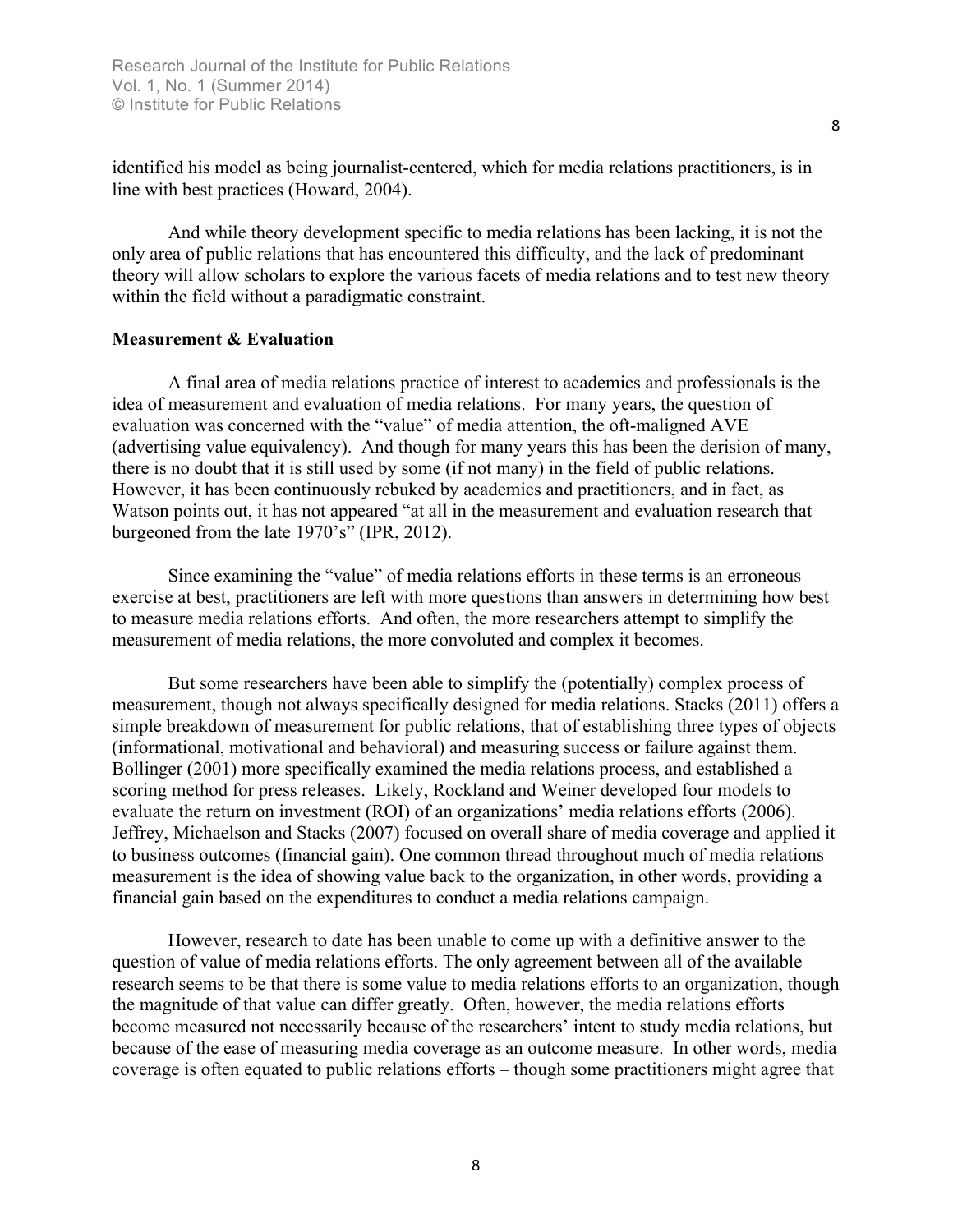a tangible benefit of media relations efforts is to *not* be covered, which is intrinsically much more difficult to measure.

#### **Discussion**

It is simply not possible to cover the scope of media relations research in a single paper; however, it is also not the goal of the present work to do so. However, this review of the field has attempted to provide a window into the current state of the field of research in media relations, and based on that state, to offer several propositions moving forward in investigating this very important function of public relations.

Based then on the relevant literature, and the direction media relations research has moved over the past decade, the following propositions are offered as possible guiding principles to future investigation of the media relations function.

#### **Proposition 1: Media relations should be viewed as a strategic function of public relations.**

While much research into media relations has moved in this direction, it is imperative that future research continue this momentum of not only considering media relations to be a tactic of public relations. Very few people would look at investor relations, consumer relations or government relations as tactics of public relations, and the same should be considered of media relations. The goal of media relations is not to "only" obtain media coverage, but to develop relationships with those people who are able to best communicate with audiences across the spectrum. And while new media technologies allow for public relations professionals to directly communicate with multiple stakeholder groups, third-party credibility remains an important aspect, which can often best be gained by developing relationships with journalists.

#### **Proposition 2: Every organization has different media relations goals.**

It is often assumed that if an organization is featured in the media, they must have done something "right" whereas the competitor organizations did something "wrong" or at the very least, missed an opportunity. This should not be an assumed truism. Many organizations, for whatever reason, choose not to engage in proactive placements of stories; however, this does not mean that they should not engage in media relations. Organizations that do not want the spotlight that media coverage often results in must also engage in media relations, and must work as equally hard in developing relationships. Therefore, researchers must take caution in understanding the goals of the organization before assigning that organization as either effective or ineffective at practicing media relations. Likewise, researchers looking to measure the impact of public relations or media relations for an organization should not assume that media coverage equates to success.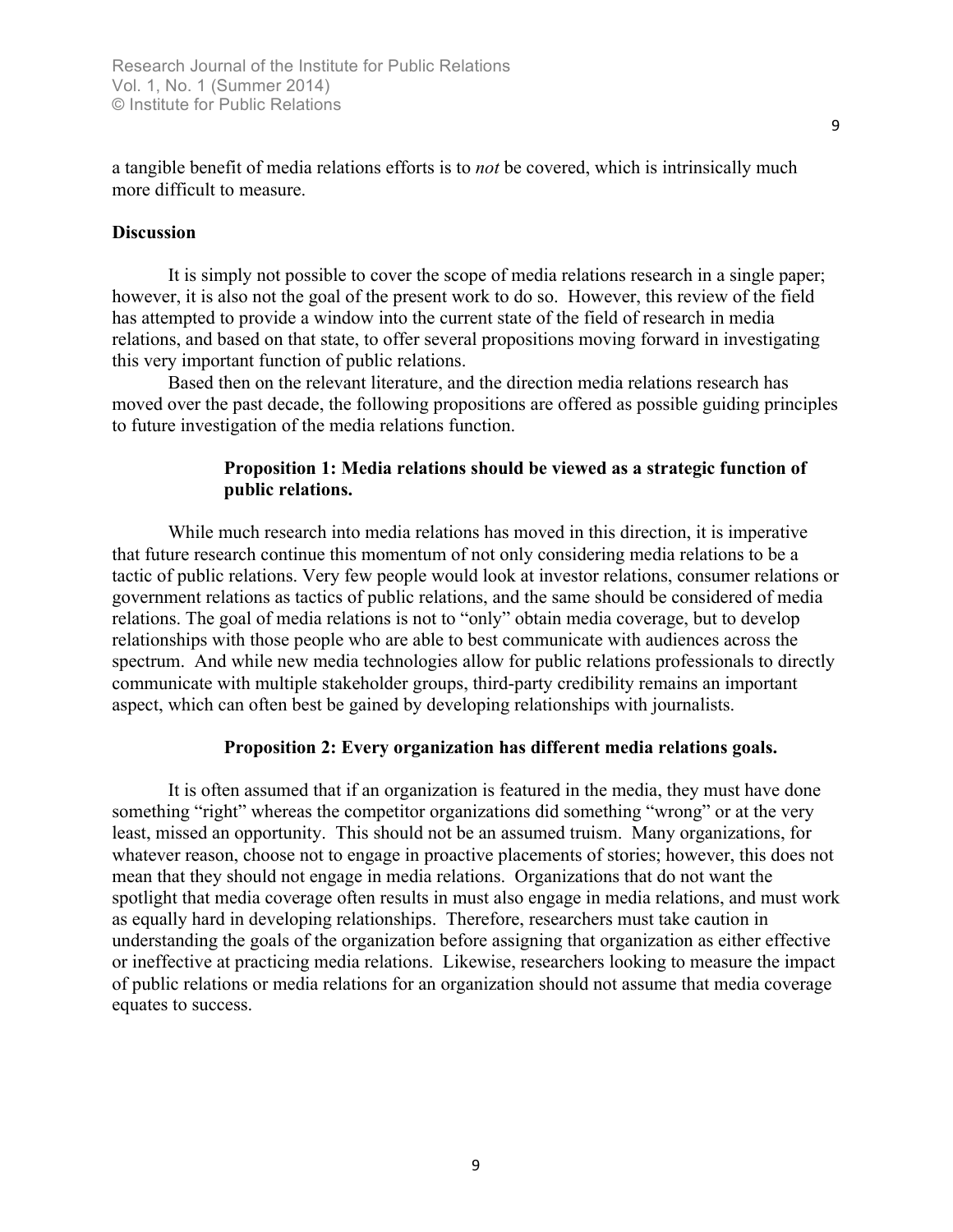#### **Proposition 3: In media relations, the relationship is key.**

Research has shown that many journalists and public relations practitioners share a solid working relationship. However, the perception of the relationship is one of contention and antipathy. Researchers should continue to examine the relationships between practitioners and journalists, and recognize that not all media relations relationships are created equally. For example, an organization may want to spend much time fostering a relationship with its local media, but may only occasionally communicate with national media journalists. While both are examples of media relations, they are two very different types of relationships, which researchers need to recognize in any evaluation of media relations efforts. Also, when examining the relationship between the professions, researchers must examine it from both sides, the practitioner and the journalist. Doing research with only practitioners or journalists fails to give as complete a picture as needed to truly understand the relationship.

#### **Proposition 4: Media relations efforts are not a means to an end.**

Effective media relations practitioners do not view journalists as an intermediary, or as merely a gatekeeper, to be fed information and expected to disseminate it. Rather, effective media relations practitioners view journalists as a stakeholder group, to be treated with the same respect as any other stakeholder group. Researchers should also not look at the journalist in the media relations relationship as an intervening audience, but rather as a primary audience. This may require a rethinking of measurement in terms of treating the media relations process as a final one, and the resultant outcomes from consumers viewing the media as a separate process to be measured. In other words, researchers should look to measure the media relations process first, and the result of that process with other audiences second.

#### **Proposition 5: Tools used in media relations do not define media relations.**

Too often, the tools used by the media relations practitioner are confused as being the media relations effort. Press releases, pitches, social media and media tours are all part of what makes up media relations, but the true nature of media relations is defined by the use and impact of these tools on the relationship between practitioners and journalists. While most researchers are careful to recognize the difference between the tools (outputs) and results (outcomes), it is imperative in order to consider media relations a strategic function, researchers do not subjugate media relations as being a collection of tools and channels to communicate with journalists.

#### **Conclusions**

Media relations plays a vital role for many public relations practitioners. Researchers need to recognize this and ensure that the research being done is working toward helping those practitioners increase their effectiveness. As mentioned above, there is a substantial amount of material available for the 'nuts and bolts' practice of media relations, but what is lacking is a substantial body of literature that addresses the big picture issues that media relations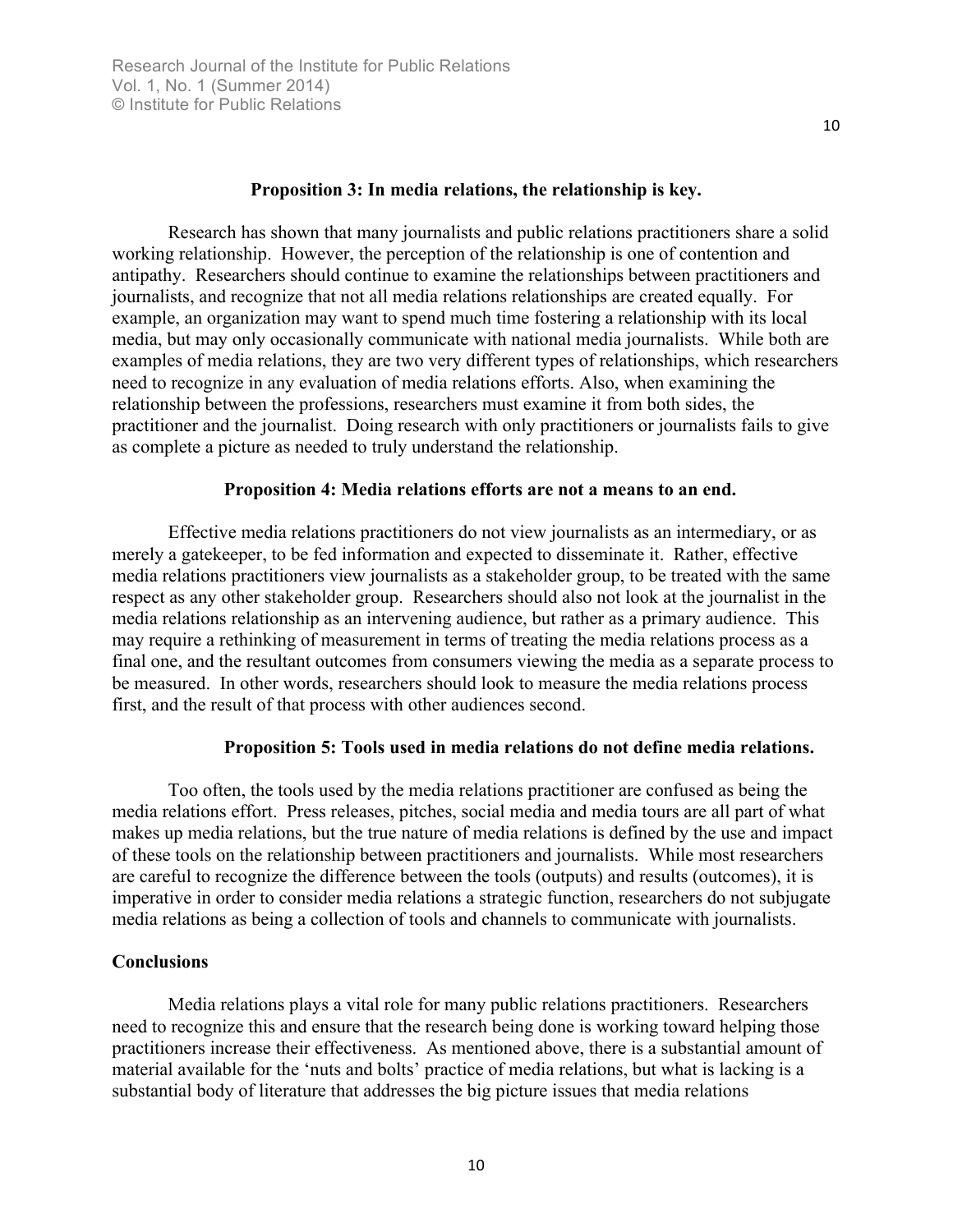practitioners face. Those issues, including how to best integrate media relations as a strategic function in public relations programs, how to best measure and evaluate the discrete function of media relations, how to best incorporate new communication platforms as a tool of media relations with different media audiences, as well as larger field issues such as development of theory in media relations should be some of the areas that researchers look to as they continue to better understand the media relations function. The propositions for that research, as set forth here, are intended to help guide the researcher, and the young practitioner, as they begin the journey of discovery within media relations.

#### **References**

Aronoff, C.E. (1975). Credibility of public relations for journalists. *Public Relations Review,*  Fall, 45-56.

Adams, W.C. (1995). Marrying the functions: The importance of media relations in public affairs planning. *Public Relations Quarterly, 40*(3), 7-11.

Baus, H. (1954). *Publicity in Action.* Harper: New York.

Bollinger, L. (2001). A new scoring method for the press release. *Public Relations Quarterly, 46*(1), 31-35.

Briones, R.L., Kuch, B., Fisher Liu, B., & Jin, Y. (2011). Keeping up with the digital age: How the American Red Cross uses social media to build relationships. *Public Relations Review 37,*  pp.37-43.

Broom, G.M., Casey, S., & Ritchey, J. (1997). Toward a concept and theory of organizationpublic relationships. *Journal of Public Relations Research 9*(2), 83-98.

Brody, E.W. (1984). Antipathy exaggerated between journalism and public relations. *Public Relations Review 10*(4), 11-15.

Callison, C. (2003). Media relations and the Internet: How Fortune 500 company Web sites assist journalists in news gathering. *Public Relations Review, 29*, pp.29-41.

Cameron, G.T., Sallot, L.M., & Curtin, P.A. (1997). Public relations and the production of news. *Communication Yearbook 20,* 11-115. Thousand Oaks, CA: Sage.

Cantelmo, D. (1994). Targeting – hitting the mark every time with your publicity. *Public Relations Quarterly, 39*(3), 12-14.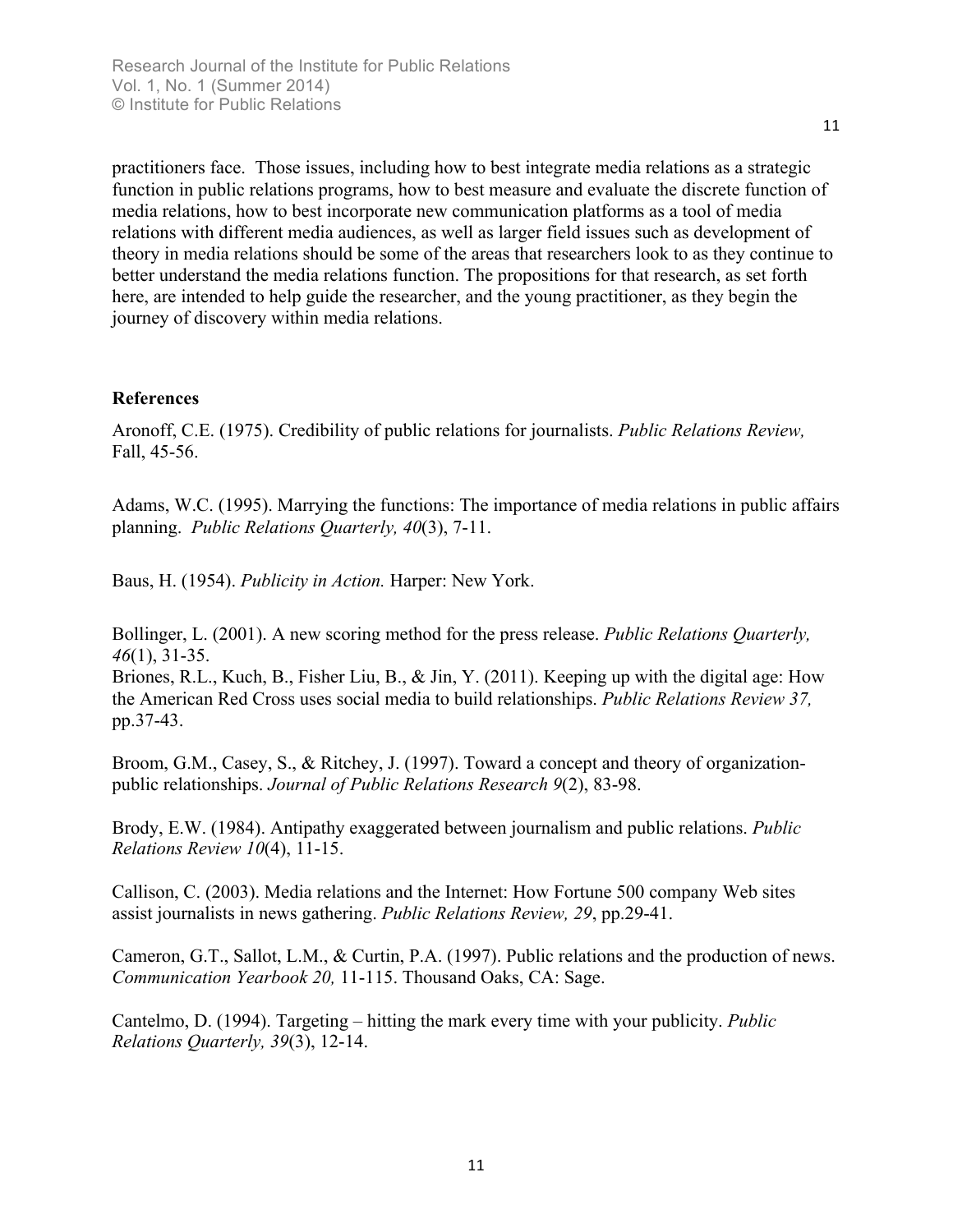Coombs, W.T. (1995). Choosing the right words: The development of guidelines for the selection of "appropriate" crisis response strategies. *Management Communication Quarterly,* 8, 447-476.

Curtin, P.A. (1999). Reevaluating public relations information subsidies: Market-driven journalism and agenda-building theory and practice. *Journal of Public Relations Research 11*(1), pp.53-90.

Curtis, L., Edwards, C., Fraser, K.L., Gudelsky, S., Holmquist, J., Thornton, K., & Sweetser, K.D. (2010). Adoption of social media for public relations by nonprofit organizations. *Public Relations Review 36,* pp.90-92.

Darnowski, C., DiStaso, M., Fussell Sisco, H., & McCorkindale, T. (2013). What influences professionals to identify as public relations. Paper presented at the International Public Relations Research Conference, Miami, FL., March.

DeLorme, D.E., & Fedler, F. (2003). Journalists' hostility toward public relations: A historical analysis. *Public Relations Review, 29*(2), 99-124.

Diga, M., & Kelleher, T. (2009). Social media use, perceptions of decision-making power, and public relations roles. *Public Relations Review 35,* pp*.* 440-442.

Duke, S. (2001). Email: Essential in media relations, but no replacement for face-to-face communication. *Public Relations Quarterly, 46*(4), 19-22.

Entmann, R.M. (1993). Framing: Towards clarification of a fractured paradigm. *Journal of Communication 43*(4), 51-58.

Eyrich, N., Padman, M.L., & Sweetser, K.D. (2008). PR practitioners' use of social media tools and communication technology. *Public Relations Review 34,* 412-414.

Feldman, L. (1961). The public relations man as city editors see him. *Quill,* October, 16-17.

Gonzalez-Herrero, A., & Ruiz de Valbuena, M. (2006). Trends in online media relations: Webbased corporate press rooms in leading international companies. *Public Relations Review 32,*  pp.267-275.

Grunig, J.E. (1984). Organizations, environments, and models of public relations. *Public Relations Research and Education, 1*(1), 6-29.

Grunig, J.E. (1990). Theory and practice of interactive media relations. *Public Opinion Quarterly, 35*(3), 18-23.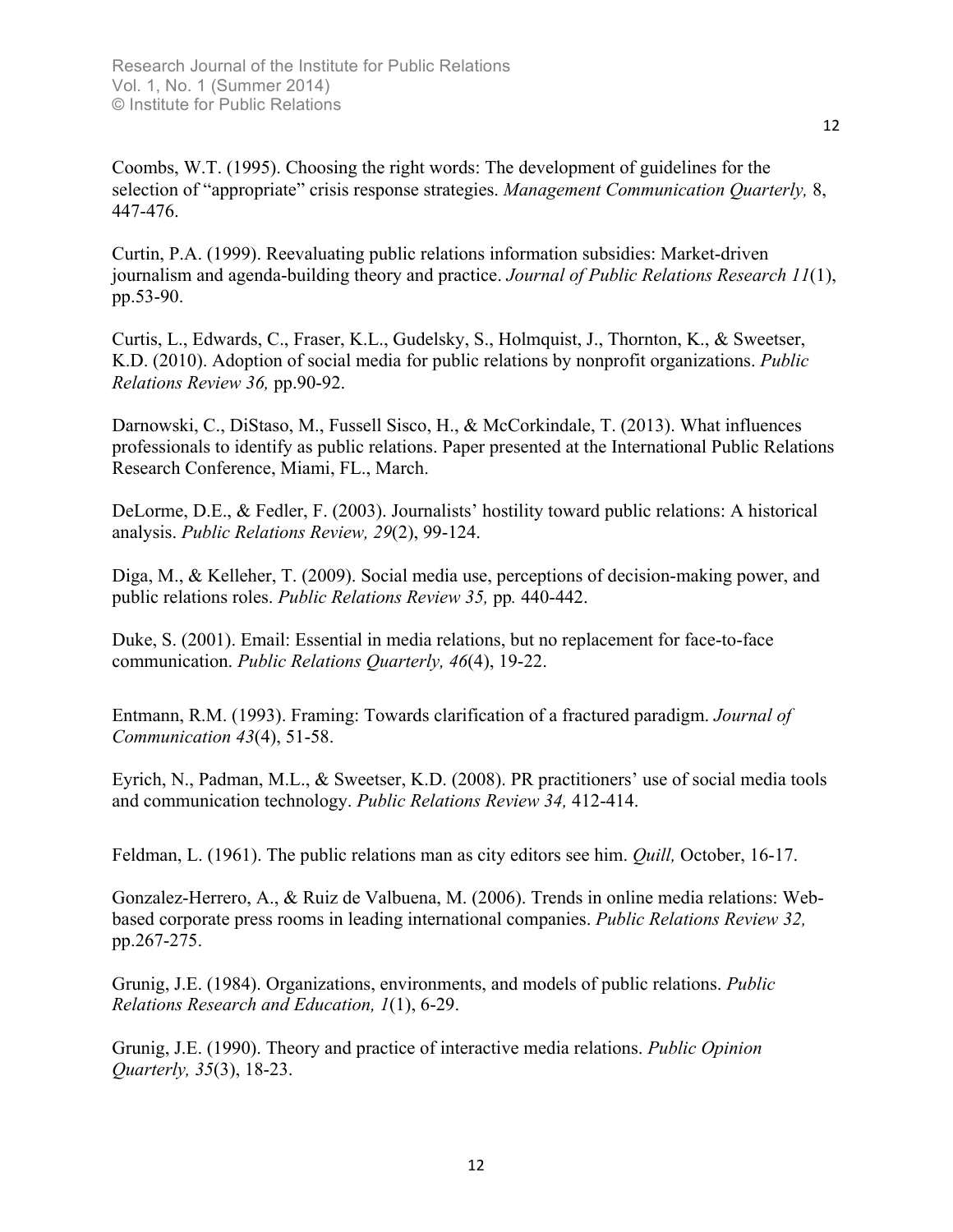Hiebert, R.E. (1966). *Courtier to the Crowd: The story of Ivy Lee and the development of public relations*. Ames, Iowa: Iowa State University Press.

Howard, C.M. (2004). Working with reporters: Mastering the fundamentals to build long-term relationships. *Public Relations Quarterly, 49*(1), 36-39.

Jeffers, D.W. (1977). Performance expectations as a measure of relative status of news and PR people. *Journalism Quarterly, 54,* Summer, 299-306.

Jeffrey, A., Michaelson, D., & Stacks, D.W. (2007). Exploring the link between share of media coverage and business outcomes. *Institute for Public Relations.*

Kent, M.L., & Taylor, M. (2003). Maximizing media relations: A Web site checklist. *Public Relations Quarterly, 48*(1), 14-18.

Kopenhaver, L.L., Martinson, D.L., & Ryan, M. (1984). How public relations practitioners and editors in Florida view each other. *Journalism Quarterly, 61,* pp.860-865, 884.

Larsson, L. (2009). PR and the media: A collaborative relationship? *Nordicom Review 30* (1), pp. 131-147.

Ledingham, J.A. (2003). Explication relationship management as a general theory of public relations. *Journal of Public Relations Research, 15*(2), 181-198.

Lewin, K. (1947). Frontiers in group dynamics. *Human Relations, 1,* 143-153.

Likely, F., Rockland, D., & Weiner, M. (2006). Perspectives on the ROI of media relations publicity efforts. *Institute for Public Relations.*

McCombs, M.E., & Shaw, D.L. (1972). The agenda-setting function of mass media. *The Public Opinion Quarterly, 36*(2), 176-187.

Morton, L.P. (1986). How newspapers choose the releases they use. *Public Relations Review, 18,*  22-28.

Morton, L.P., & Warren, J. (1992). News elements and editors' choices. *Public Relations Review, 18,* 47-52.

Pang, A. (2010). Mediating the media: A journalist-centric media relations model. *Corporate Communications: An International Journal, 15*(2), 192-204.

Pimlott, J.A.R. (1951). *Public relations and American democracy.* Princeton: Princeton University Press.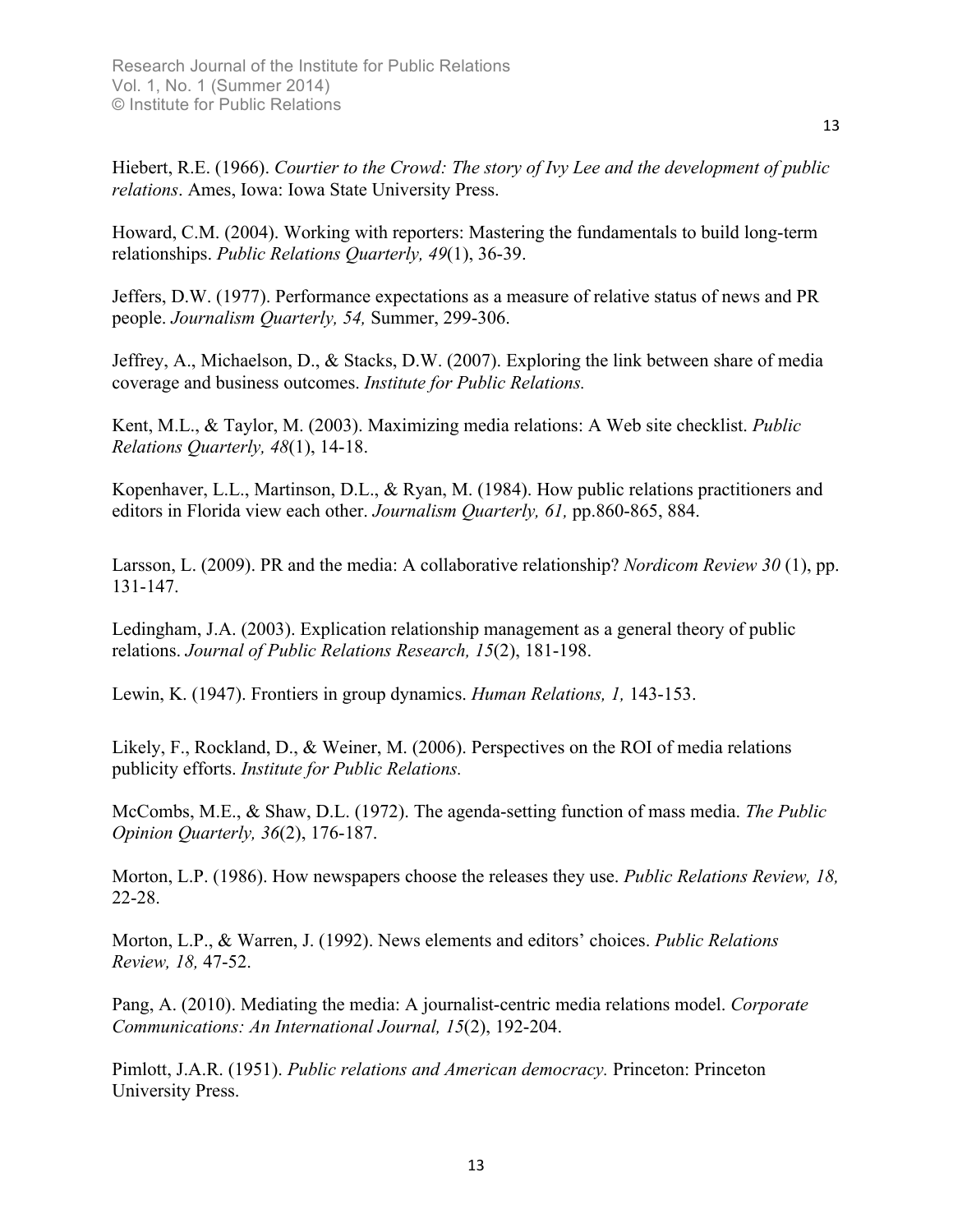Russell, K.M., & Bishop, C.O. (2009). Understanding Ivy Lee's declaration of principles: U.S. newspaper and magazine coverage of publicity and press agentry, 1865-1904. *Public Relations Review, 35*(2), 91-101.

Sachsman, D.B. (1976). Public relations influence on coverage of environment in San Francisco. *Journalism Quarterly, 53,* 131-140.

Sallot, L.M. (1990). Public relations and mass media: How professionals in the fields in Miami and New York view public relations effects on mass media, themselves, and each other. Paper presented at *Association for Education in Journalism and Mass Communication,* Minneapolis, MN, August.

Shaw, T., & White, C. (2004). Public relations and journalism educators' perceptions of media relations, *Public Relations Review, 30,* 493-502.

Supa, D.W. (2014). A qualitative examination of the impact of social media on media relations practice. *Public Relations Journal, 8*(2).

Supa, D.W. & Zoch, L.M. (2009). Maximizing media relations through a better understanding of the public relations-journalism relationship: A quantitative analysis of changes over the past 23years. *Public Relations Journal, 3*(4), Fall.

Supa, D.W., & Zoch, L.M. (2013). The rise and fall (and rise again?) of media relations professionalism in the United States. Proceedings of the *4th International Public Relations History Conference,* 349-361.

Supa, D.W., Zoch, L.M., & Scanlon, J. (2014). Does social media use affect journalists' perceptions of source credibility? Paper presented at *Association for Education in Journalism & Mass Communication Conference,* Montreal, August.

Stacks, D.W. (2011). *Primer of Public Relations Research (2nd ed.).* Guilford: New York.

Tallapragada, M., Misaras, I.C., Burke, K., & Waters, R.D. (2012). Identifying the best practices of media catching: A national survey of media relations practitioners. *Public Relations Review 38*(5), 926-931.

Trahan, J.V. (1993). Media relations in the eye of the storm. *Public Relations Quarterly, 38*(2), 31-32.

Turk, J.V. (1985). Information subsidies and influence. *Public Relations Review, 11,* 10-25.

Turk, J.V. (1986). Information subsidies and media content: A study of public relations influence on the news. *Journalism Monographs, 100,* 1-29.